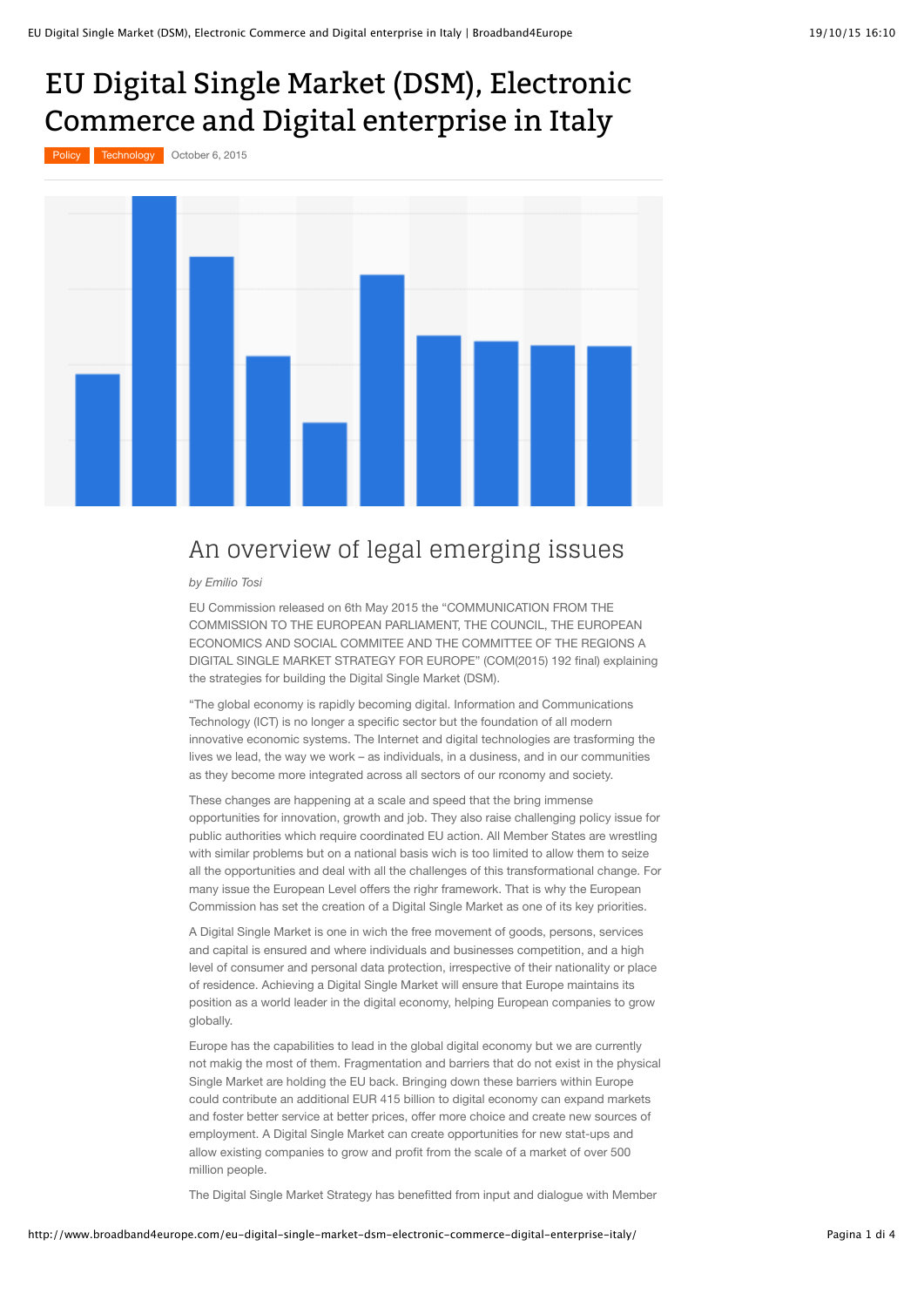## EU Digital Single Market (DSM), Electronic Commerce and Digital enterprise in Italy | Broadband4Europe 19/10/15 16:10

States, the Euopean Parliament and stakeholders. It has a multi-annual scope and is focused on key interdependent actions that can only be taken at EU level. They have been chosen to have maximum impact, can be delivered during this Commission's mandate, and will be taken forward in line with Better Regulation pinciples. Each action wille be subject to appropriate consultation and impact assessment. The Digital Single Market Strategy will be built on three pillars:

- Better access for consumers and businesses to online goods and services across Europe – this requires the rapid removal of key differences between the online and offline worlds to break down barriers to cross-border online activity.
- Creating the right conditions for digital networks and services to flourish this requires high-speed, secure and trustworthy infrastuctures and content services, supported by the right regulatory conditions for innovation, investment, fair competition and a level playing field.
- Maximising the growth potential of our European Digital Economy this requires investment in ICT infrastuctures and technologies such as Cloud computing and Big Data, and research and innovation to boost industrial competiveness as well as better public services, inclusiveness and skills".

The Digital Single Market Strategy delivered by the EU Commission sets out 16 key actions – under aforesaid three pillars – which shall be ended, if any unforseen event occurs, within 2016.

The Commission's key highlights of the DSM new rules building can be resumed in three pillars:

- Pillar I: Better access for consumers and businesses todigital goods and services across Europe;
- Pillar II: Creating the right conditions and a level playing field for digital networks and innovative services to flourish:
- Pillar III: Maximising the growth potential of the digital economy.

The new market of the virtual space are characterised by new consumption patterns of intangibles and services: the exclusive right of ownership gives way to forms of negotiating which are non-exclusive, with repeated use of intangible goods and services.

From the consumption of material goods purchased on the Internet (clothing, shoes, computers and smartphones) we have moved in recent years to the ever increasing consumption of intangibles (music, movies, ringtones, audiovisual items and software).

In Italy electronic commerce – disregarding worrying unlawful phenomena of digital piracy and gambling – rapresents a volume of business, according to the Assinform estimates for 2014, of about 13 billion euros and is growing steadily[1].

The growth of digital markets in Italy – in an overall market, in 2013, of about 65 billion euros[2] – is catalysed by the following steadily expanding market segments:[3]

- 1. *Electonic commerce*: after the 11.3 million of 2013 (18%), it is expecting 13.2 for 2014 (17%);
- 2. *Smartphone*: continued growth of mobile devices a strategic convergence tool in the development of the digital content market – which in 2013 recorded a gain of 15.4% to 1.3 billion in turnover;
- 3. *Cloud Service*: this a still nascent market (just over 750 million in 2013), but with strong growth (32.2%). The new method of collection and use of data through cloud services is evolving positively:
- 4. *Internet of things*: it rapresented in 2013 a market of 1,430 million (13%) and growing. It is a new market linked to the variety of objects (in the industrial, logistical, vehicular, domestic, energy and environmental sectors) and their ability to detect and exchange data;
- 5. *Big Data*: the scenario of data management today is characterised by a flow of data growing exponentially not least because, among other things, of the distribution of social networks and the Internet of Things (IoT). About 90% of world data has been created in the last two years and it is expected that in 2020 the amount will be 50 times that of 2010. Business intelligence services have recorded, in 2013, a market of 456 million euro, with a positive trend over the previous year. The potential for the analysis of big data, it must be stressed, is yet to be discoverd.

The Digital Enterprise can therefore launch successful business initiatives developing the following catalysts for the growth in the global digital markets, namely: *i)* Cloud; *ii)* Mobile; *iii)* Social Network; *iv)* Big Data.

It has been, acutely, observed that "in the new era markets are giving way to networks,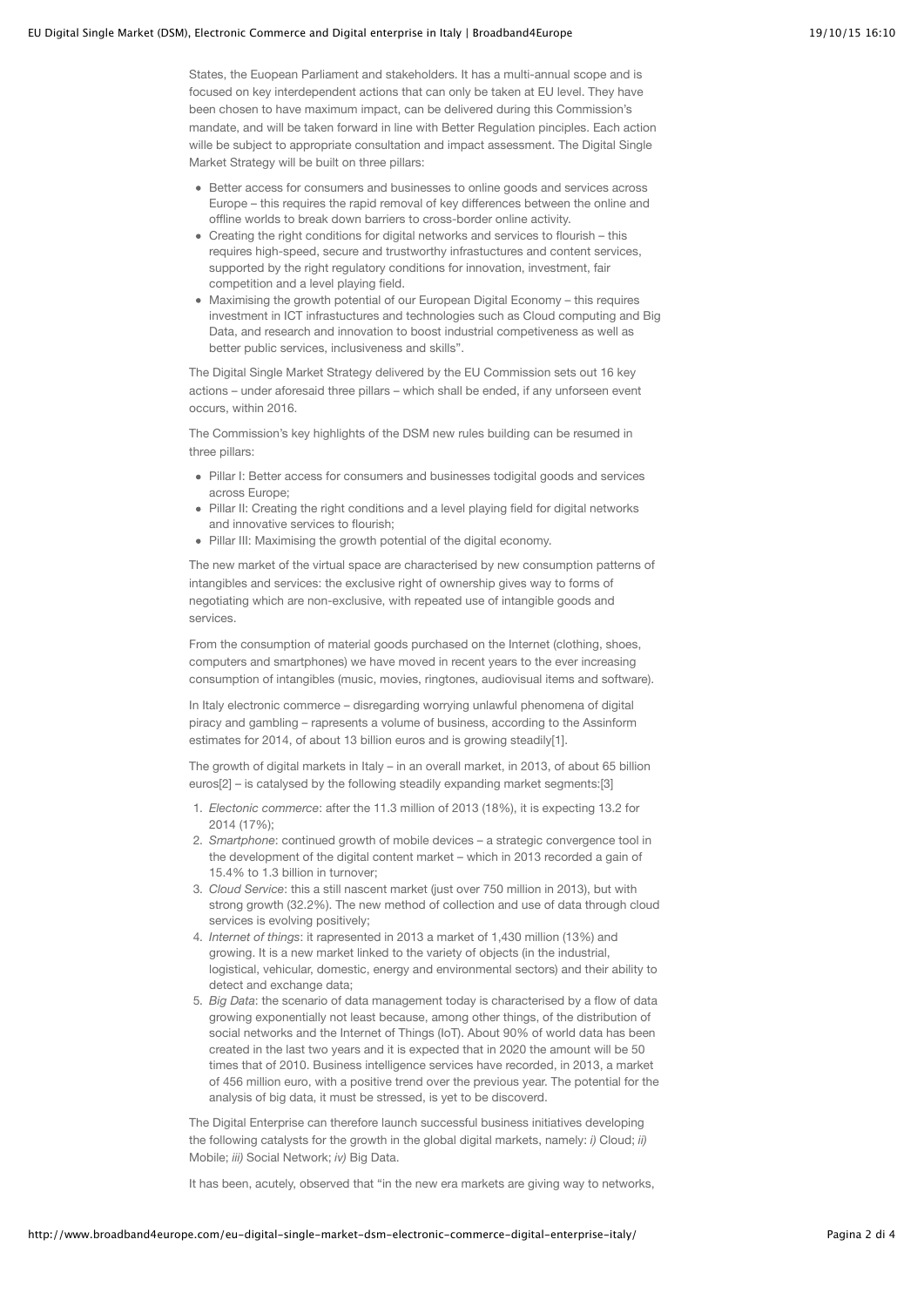## EU Digital Single Market (DSM), Electronic Commerce and Digital enterprise in Italy | Broadband4Europe 19/10/15 16:10

and the real righ of ownership is progressively replaced by the righ of access. Businesses and consumers are begining to abandon what is the core of modern economic life: the exchange in a market of property owned between buyers and sellers. In the new economy, the vendors retains ownership of an asset, rents it or leases it or is willing to give it in temporary use against payment of a fee, a subscription, a registration fee (…). The market survives, but is expected to play an increasingly less relevant part in human activities"[4].

This is the phenomenon of the *access society* and the sharing of digital content made possible by the providers of access to electonic communication networks – the access providers – and by "intermediaries" of the information society.

The development of electronic commerce and the diffusion of new forms of digital consumer requires above all a deepening of the rules responsible for the formation of the contract and electonic forms.

In particular information safeguards and obligations provided for by law for the strengthened protection of the consumer in B2C contracts.

New forms of consumption involve terms of fruition which are dematerialized and online distribution of digital content and the problem of the adaptation of means of protection and the responsabilities of the various figures of parties operating in the Internet[5].

In this particular context, a central role is played by the subjective concept of "intermediaries" – or more precisely – the providers of information society services – governed by the EC Directive Article 1, paragraph 2, of the Directive 98/34/EC as amended by Directive 98/48/EC – in heterogeneous operational categories:

- service providers who only provide a passive diffusion of content and are merely "intermediaries" of technical services of mere conduit, caching and hosting (EC Directive 31/2000 and Legislative Decree 70/2003): that is, the passive Internet Service Providers;
- service providers that do not simply provide a passive diffusion of content but interfere actively in the development and7or final presentation of it: i.e. the active Internet Service Providers;
- digital content providers: namely the Internet Content Providers.

Specifically, the volume "**High Tech Legal: the Digital Legal Frame in Italy**" (Giuffré, Milano, 2015, n. 19 della Collana di Studi "Diritto delle Nuove Tecnologie" diretta da V. Franceschelli – E. Tosi) will attempt to account, albeit only in overview of emerging key issues under italian perspective:

- Origins and recent developments of italian High Tech Law and key legal sources;
- Technological Innovation and Contract Law:
- Virtual Contract and Consumers protection;
- The Forms of the Virtual Contract: Electronic Signatures and Point and Click;
- Intellectual Property Protection of Digital Content under new italian notice and take down AGCOm administrative procedure
- Internet Service Provider Liabilities and Digital Content Protection.

The analysis of the strategic role in the protection of digital content of passive Internet Service Providers (hereinafter, for brevity, "ISP") and the peculiar system of civil liability applicable to them. is also conducted in the light of te recent AGCom 680/13 regulation on the protection of digital content and the recent emergence in the case law of active ISPs formed in relation to the civil liability related to the peculiar role – in practice – played by new, fundamental, virtual market players, such as:

- search engines
- *social networks*
- third-party content aggregators.

<sup>[1]</sup> The total value of e-commerce market is about 18 billion euros: these economic data come from the study *Ecommerce in Italy in 2012* made by Casaleggio Associati, in partnership with Adobe Systems, on a sample of 3 thousand companies active in 10 sectors. The best performance (35%) was achieved by the leisure segment driven almost entirely by the gambling segment, which now rapresents more than half of the market (56,9%), while the one that showed lowest growth was tourism (12%), buti t still has second place with 24,8% of the market, and is approaching saturation.